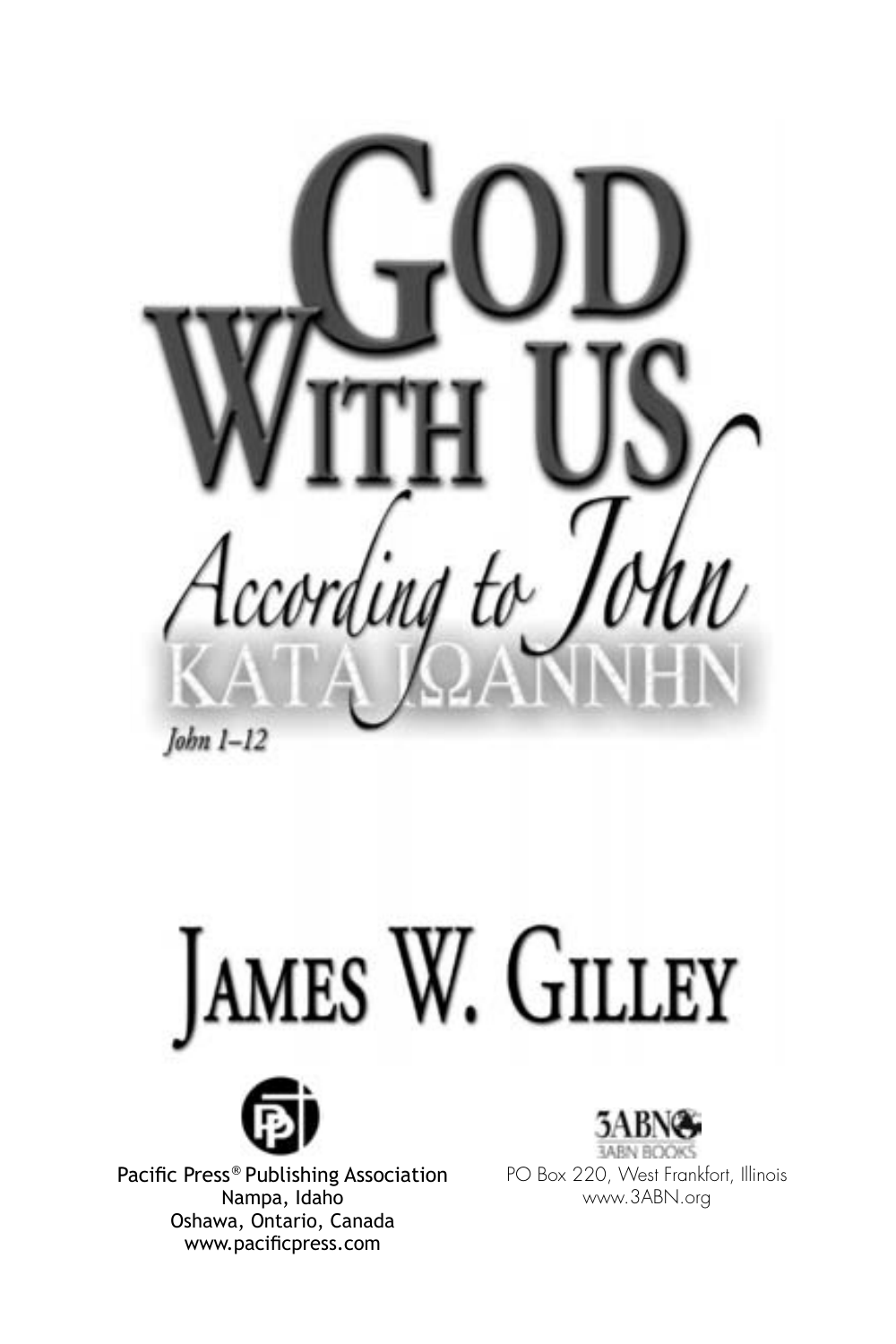# CONTENTS

| 9. The Blind Man Calls Their Bluff110  |  |
|----------------------------------------|--|
|                                        |  |
| 11. The Sin That Breaks God's Heart135 |  |
|                                        |  |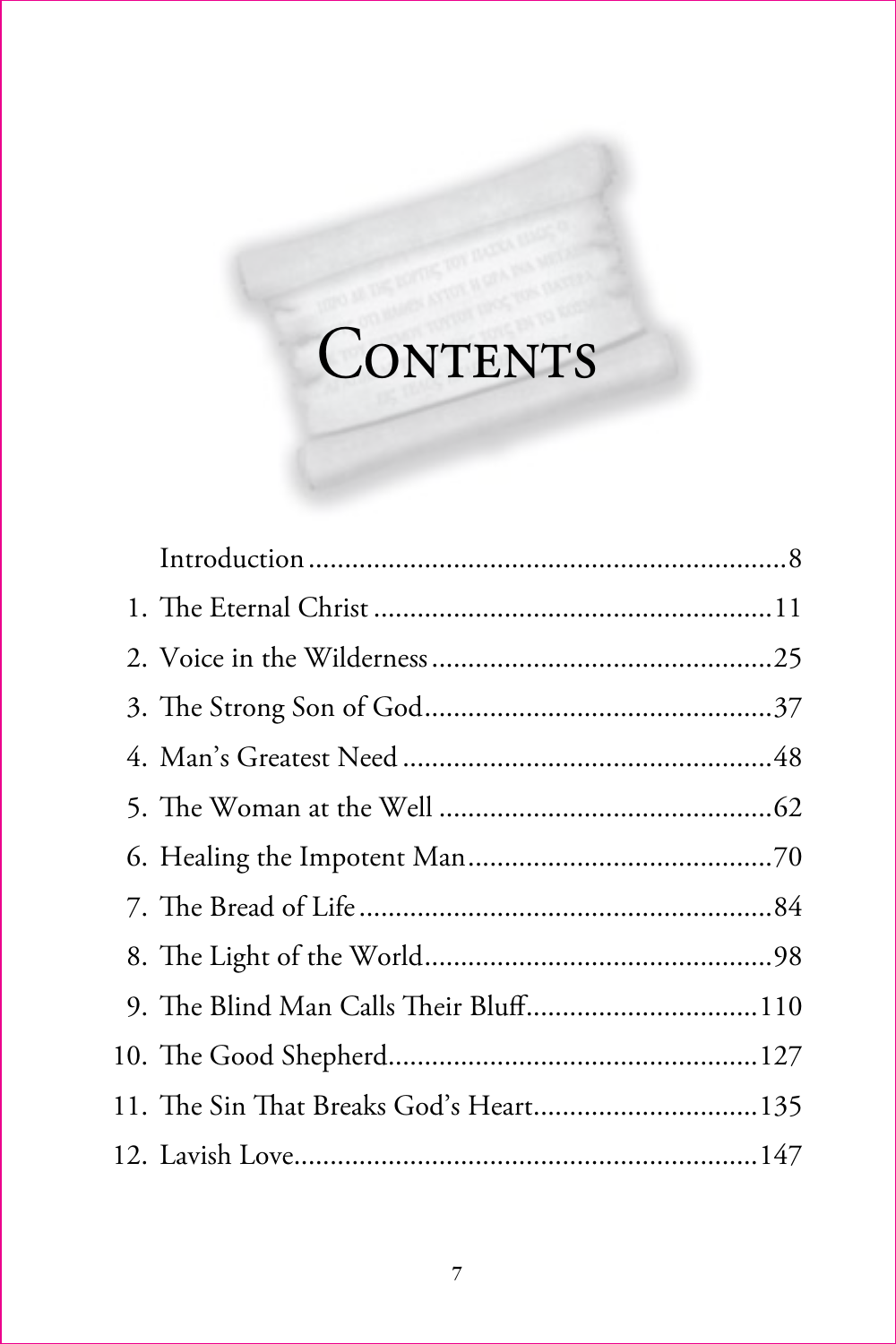# INTRODUCTION

*And truly Jesus did many other signs in the presence of His disciples, which are not written in this book; but these are written that you may believe that Jesus is the Christ, the Son of God, and that believing you may have life in His name.*

 *—John 20:30, 31*

This book is not a commentary; it is not a verse-by-verse study of this fantastic book of the New Testament. Many fine commentaries are available on the Gospel of John. Rather, the purpose of this book is to encourage you into deeper study of the Word of God and in particular, John's Gospel.

In this introduction and in chapter 1, I will provide some background information that could at times be a bit heavy for some. If it moves too slowly for you, just move on to chapter 2 and beyond. I've used a homiletic and practical approach to mine the truths of John as they affect everyday life. But here and there, sprinkling a few historical, theological, or philosophical tidbits may help in our understanding of the text. Don't worry that I will go too deep, since I do better when I can touch bottom myself!

Jesus had the greatest mind of all, able to present the deepest les-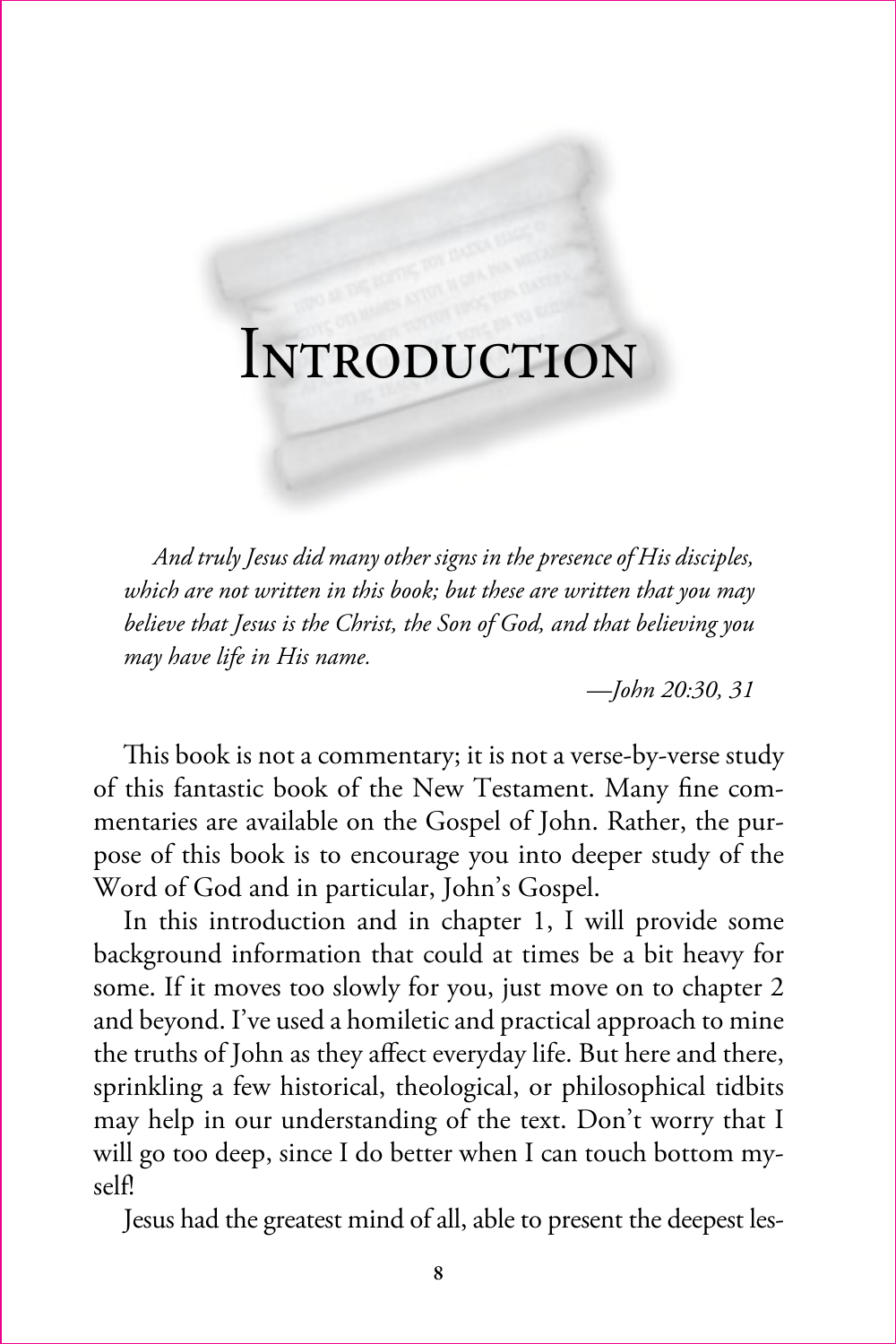sons in the simplest manner. Of purely human minds, I believe that John ranks right up there with Paul, Plato, Socrates, Philo, and the other great minds.

When you see the picture depicting John in *The Last Supper* painting by Leonardo da Vinci, you see a very delicate, quiet, mystical, smooth-faced, even effeminate person.

But a scriptural look at John shows just the opposite. In Mark 3:17, we see him as one of the " 'Sons of Thunder' "—a child of the storm against Roman occupation, a volatile spirit demonstrated when he joined with his brother James in demanding that Jesus bring " 'fire . . . down from heaven' " (Luke 9:54) to destroy those Samaritans who refused them entry into their village.

John was ambitious, as demonstrated when he and James accompanied their mother, Salome, as she made the famous request that her sons be placed one on the right-hand side and the other on the left-hand side—in the highest positions—when Christ would come into His kingdom (see Matthew 20:21).

But God can use a man like that! God would rather have a steamship plowing off course through the ocean at full speed, and then reset it, than a drifting hulk of steel with no direction or purpose or drive!

This fourth Gospel contains profound thoughts in the simplest language. Written originally in the most elementary Greek, John is usually the first or at least second book of the New Testament that students taking biblical Greek learn to read. And it has likely been read by more people than any piece of literature in all history.

The four Gospels are a presentation of the Deity—in Matthew, "Behold the King"; in Mark, "Behold the Servant"; in Luke, "Behold the Man"; and in John, "Behold Your God"! John is the great exponent of the Deity of Jesus Christ. As one man put it, "Looking at this book is like looking into the face of God."

John 20:31 tells us why it was written, "that you may believe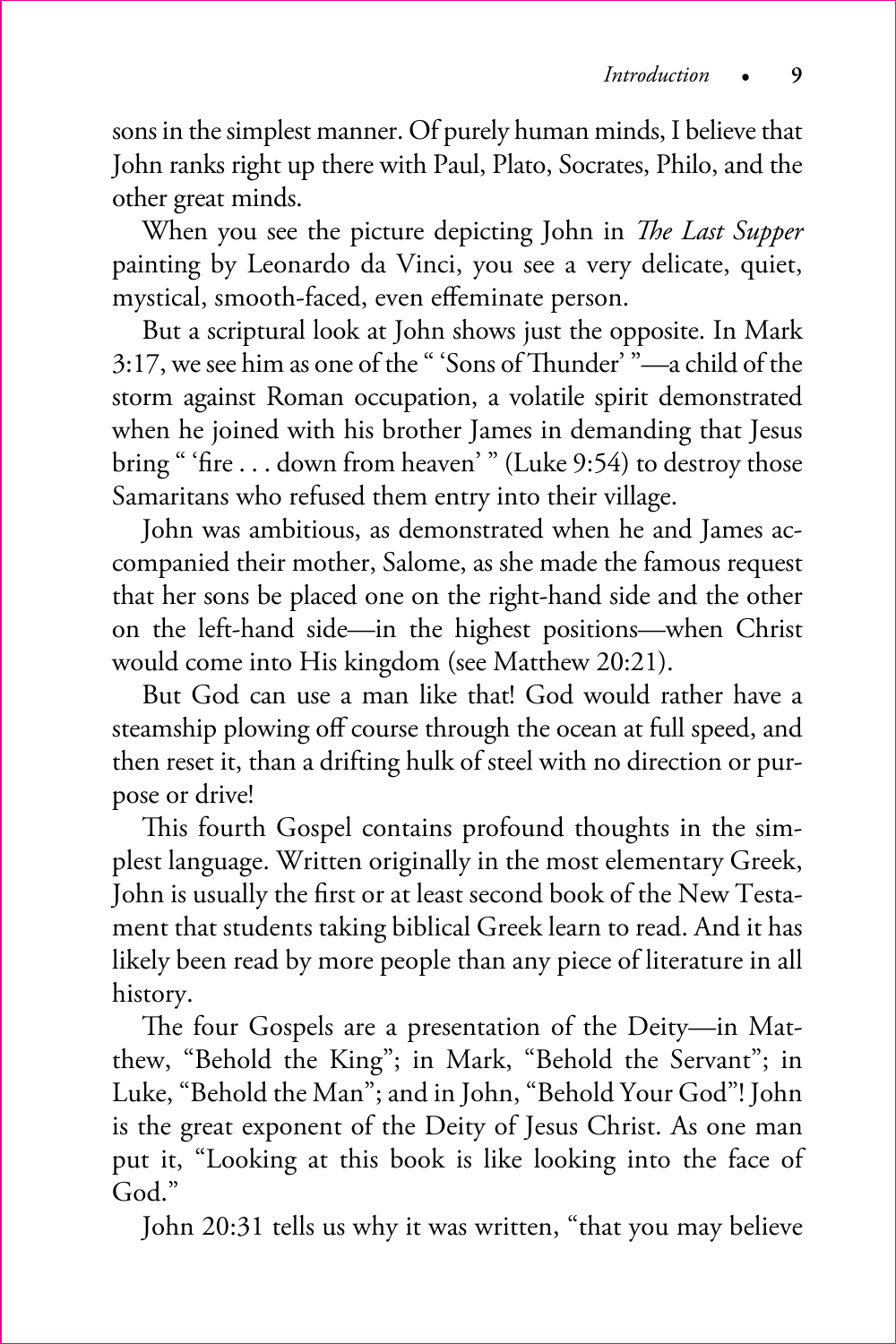that Jesus is the Christ, the Son of God, and that believing you may have life in His name." In this book, the word *believe* appears seventy times, but what does it really mean?

- 1. It means that you are convinced in your mind that Jesus is the Christ, the Son of God.
- 2. It means that you trust in your heart that everything He said is true. God does not lie!
- 3. It means that you commit your life to those two things in the Person of Christ—the Word, the True Logos.

You see, John was there at the baptism of Jesus. He heard John the Baptist say, "Behold the Lamb" and also heard the Voice from heaven, "This is My Beloved Son." He was at Cana for the first miracle; witnessed Christ's early Judean ministry; saw the resurrection of Lazarus; was present at the Lord's Supper, the trial of Jesus before Caiaphas, and the Crucifixion. And John was the first of the Twelve to believe in the Resurrection. Through John's eyes we too can "be there." Through his pages, we can discover beyond any doubt and believe that Jesus is God!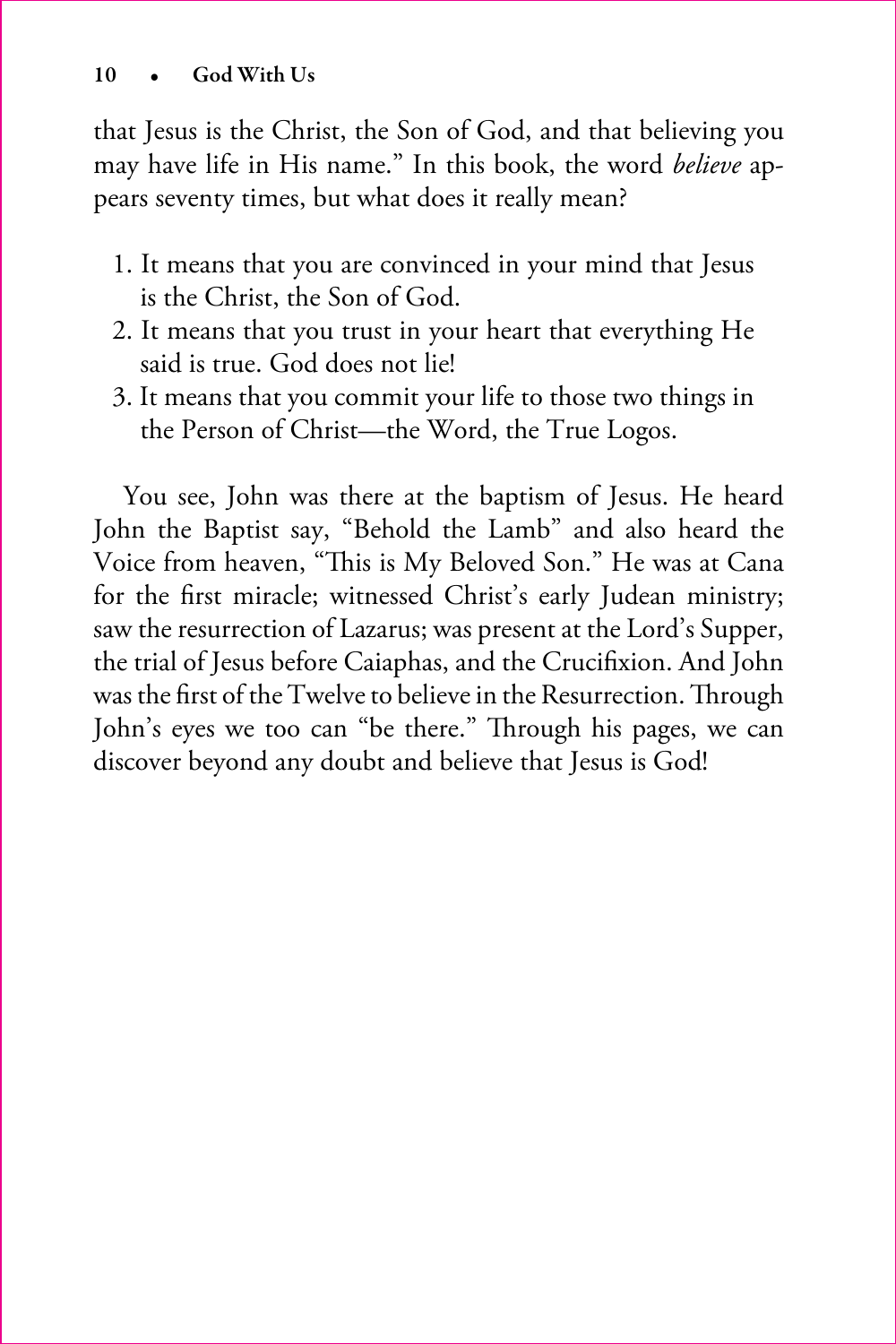*Chapter 1—John 1:1–18*

# THE ETERNAL CHRIST

This was one of those beautiful California days—a clear, blue sky—and you could actually see the mountains and hills nearby that you had heard were there but were seldom seen.

Camille and I drove up to a neat little house in Glendale that had been the home of Elder and Mrs. H. M. S. Richards Sr. for many years. Here, they had reared their four children. And from here, one of God's great but humble men had walked a mile or so every day to his Voice of Prophecy (VOP) office. He was known for always reading as he walked.

Earlier that day, at the close of a VOP counselor meeting at the media center in Thousand Oaks, he invited us to his home to see his library. He instructed me to follow his car, an ancient Chevy driven by his wife, Mabel. Because of an injury to his eye as a youth, Elder Richards never had adequate vision to drive. However, he had just enough vision to read instead of drive—and this gave him more time to read the ever-present book by his side.

Nonetheless, Mabel Richards could really drive—and drive she did! I lost her on the freeway; she could easily have been a NASCAR driver! The thought occurred to me that she must be trying to lose us! However, I quickly dismissed that, because she was such a gracious lady!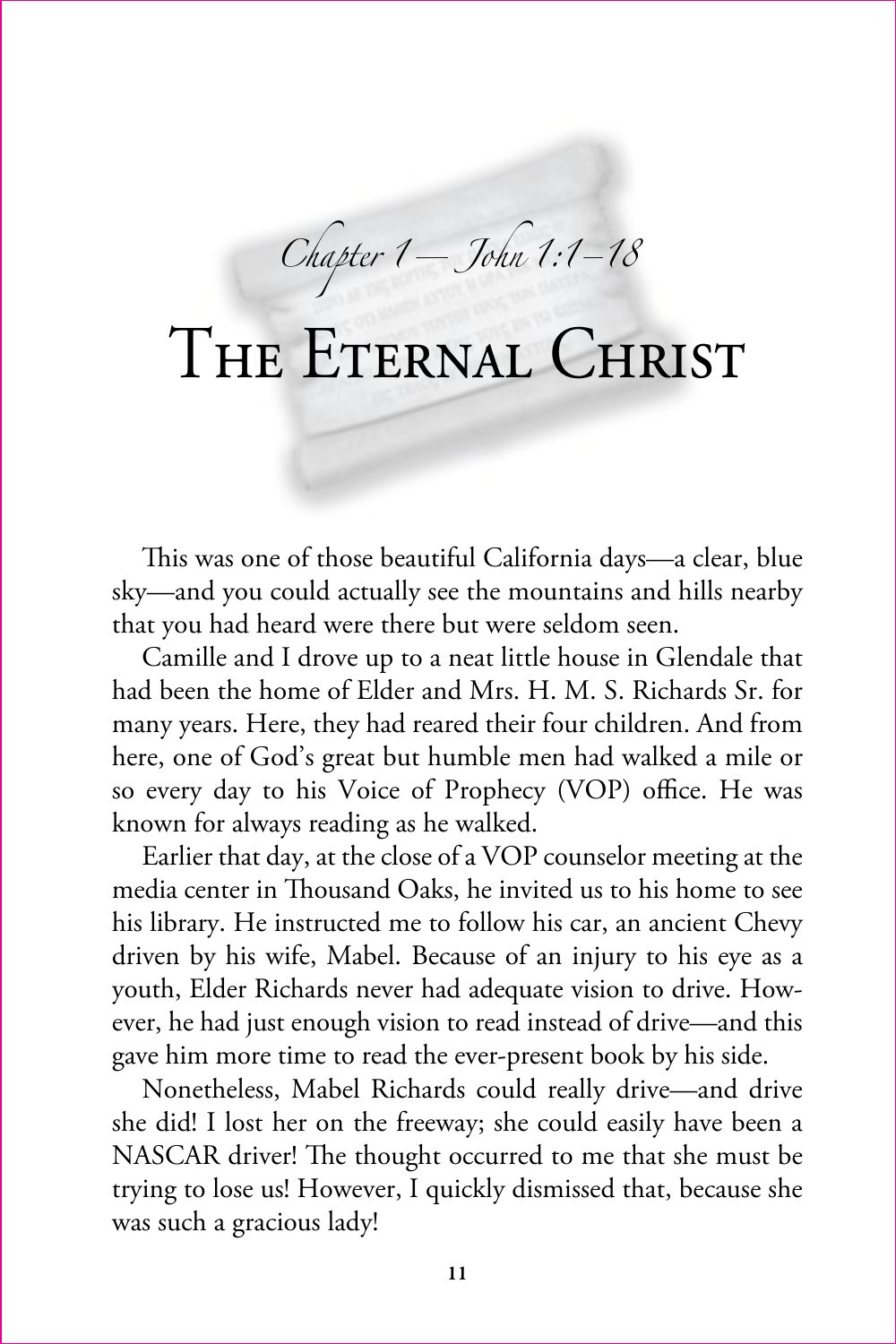In time, we arrived and made our way to the backyard building that had been built for Elder Richards by close friends—such as the 1950s King's Heralds quartet, associate speaker Orville Iversen, and a few others. It was an unassuming place with no air conditioning and only a little space heater to take the chill off during colder weather as needed. As I remember, the desk was an uncomplicated board nailed to the wall with a support. Then there were the books, meticulously organized on simple shelves of unfinished lumber. The books were where his resources were spent—books were his passion.

Elder Richards was a great student of the Bible and the Spirit of Prophecy, and he, like Ellen White, had a large, wide-ranging library including books on theology and many other subjects of interest to him—especially biographies. Elder Richards knew that anyone who read a wide range of literature would find a combination of truth and error. This combination would allow the mining of truth away from the error—if they were properly anchored by the truth of God's Word and the inspired writings of the Spirit of Prophecy.

Many thoughts, stories, and experiences stand out in my mind from that Sunday afternoon we spent with Elder Richards in his library, but as a result of that visit, one special book of the Bible has through the years consistently influenced my walk with Christ.

Elder Richards grafted that onto my heart that afternoon, when he told me, "Jim, the book of John is where you need to study. The book of John is a good foundation for every sermon you preach." From that day, I've kept that as my focus, and although I've only delivered one complete series on the Gospel of John, it soon became the book to which I would return to repeatedly when seeking to share the truths of God's Word.

John's Gospel gave me a glimpse of who Jesus is and how to tell others of His love—especially in my most recent pastorate at the Dallas First SDA Church, just before coming to Three Angels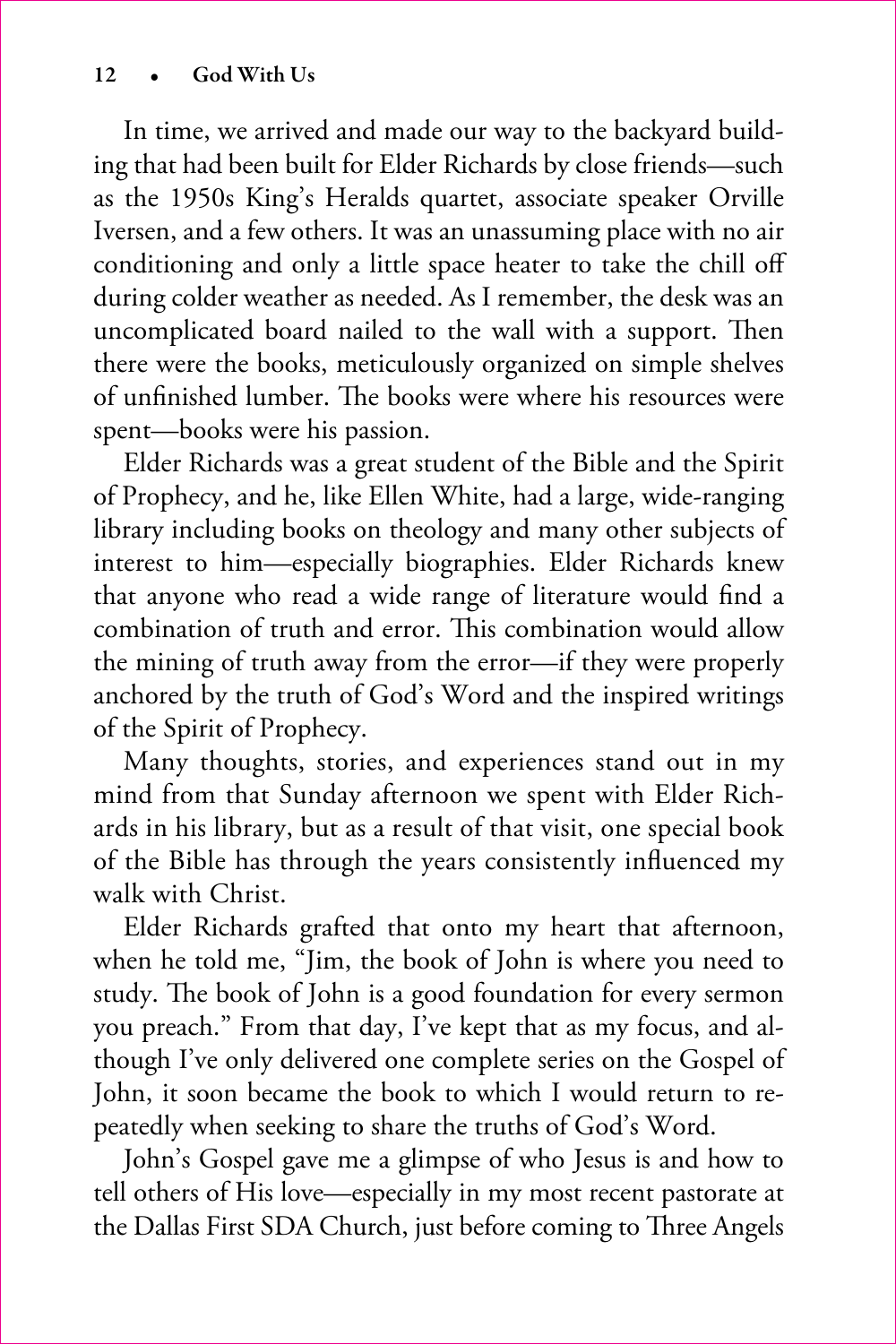Broadcasting Network (3ABN). So now, as you read this book, I want to offer you some of the same insights I've shared with my beloved congregations and now with 3ABN viewers.

I want to challenge and urge you to dig into the Gospel of John. If you have—or want to get—a good study Bible, you'll be able to easily compare the verse you're studying with others and make notes. You can also expand your study through using the Spirit of Prophecy, as well as a couple of good commentaries.

Now, let's move right into John, chapter 1. These first eighteen verses are—and others agree with me—perhaps some of the greatest, most profound words of literature ever written. And here in these opening verses, John has three things he wanted his readers to notice.

*First: Jesus is God in human flesh.* The Incarnation says to us that Jesus is not just a reflection of God. He is not just Someone who looks like God. He IS God!

Sometimes people ask, "Are you monotheistic? Do you believe in one God?" Yes, I am—and I do! I am a "monotheist." I believe in one God—yet I believe in the Three, the Trinity: the Father, the Son, and the Holy Spirit. One—and yet Three. How can that be?

Well, let me tell you something, I can't explain how that is. Oh, I could give you all the different explanations people usually give—how the Members of the Trinity are One in purpose, for example. But I don't think any of those explanations actually do justice to the reality of who God is. I think for us to really understand it, we would have to *be* God.

So I think we have to be careful in trying to explain the Trinity. Believe it—yes! Fully understand it—no! I don't understand it. There are many things I see and believe but don't understand. I can say the same about many things I see in nature. Only a fool tries to explain everything in nature. So I'll not open my mouth and reveal my lack of knowledge!

God is God! Christ is God! And this is John's message—that God has come in the flesh.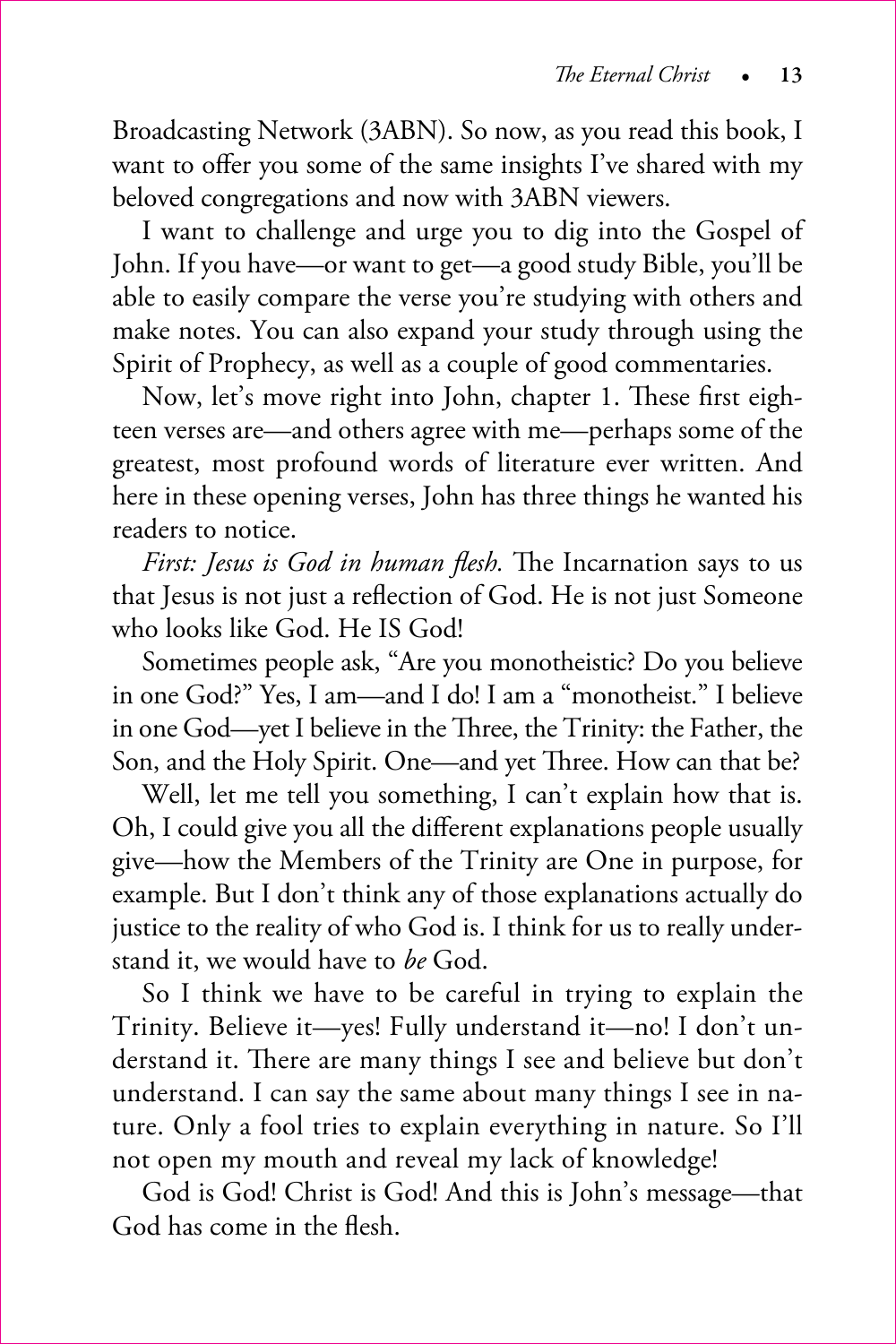*Second: Jesus is not only God but the Savior of the world.* He came to earth not just on a divine visit. He came for a purpose. He had an urgent mission—to save those He had created but who now desperately needed a Savior.

*Third: The response of men and women to Christ's saving work.* Some—perhaps most—rejected it. But some accepted it.

Some writers know just where to start. In writing Genesis, Moses knew where to start. So did John in writing his Gospel. They both began with the same words. Here's how John begins: "In the beginning was the Word," he wrote in verses 1 and 2, "and the Word was with God, and the Word was God. He was in the beginning with God."

In the beginning was the . . . *Logos*—the Greek word for "Word." But what is the meaning of *logos*? Why did John start out his Gospel by repeatedly using this word?

Part of the reason, at least, is that like all good writers, John knew that he should write with his main audience in mind. And for John, that meant mostly Greek converts to Christianity. Other Gospel writers spoke more directly to the Jews.

By the time John wrote, there were perhaps a thousand Greeks who accepted Christ for every Jew who did. So John may have thought to himself, *Well, look—why should my Greek readers have to understand the Messianic ideas of the Jews? Why should they have to understand Jesus and come to Him through Jewish Messianic philosophy?* 

No, John chose to present Jesus in terms familiar to the Greeks. They were familiar with the concept of the Logos. They were familiar with the idea of a God who had always been. So John set his pen to the parchment and began, "In the beginning was the Word [*Logos*] . . ."

Every Greek would read that and say, "I know exactly what he's talking about—the Logos, the Power of the universe—God." They would say, "This is amazing!"

This brings me to Heraclitus—a Greek philosopher born in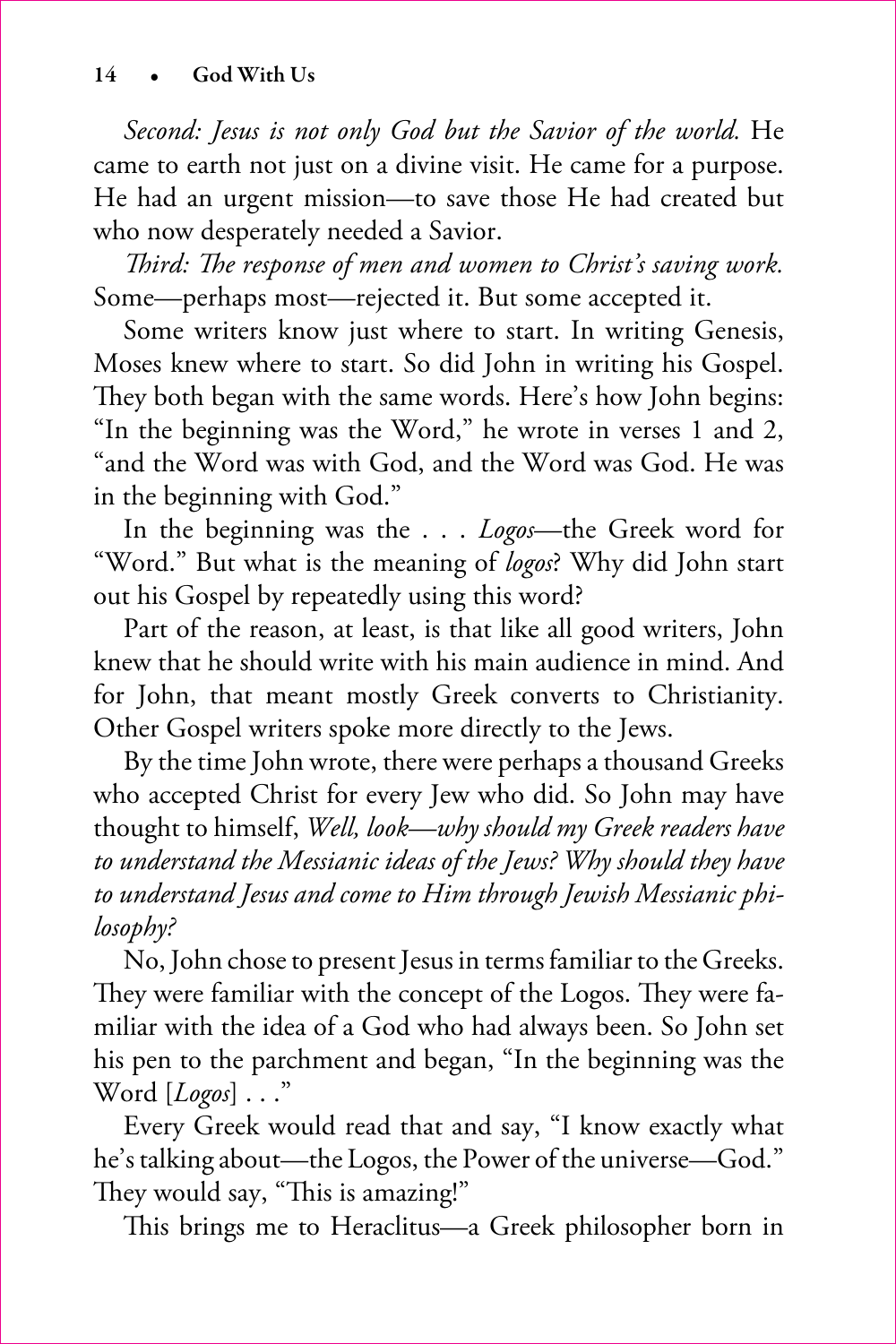535 b.c. who lived in Ephesus. He's the one who said that if you stepped into a river, stepped back out, and then stepped back in again, it wasn't the same river. The river had already passed by and it was constantly changing.

Now, to a degree that's true. I mean, some things are always the same. I go out and get into my car. I've been getting into that car for a long time, and it hasn't changed. After 150,000 miles, it's still the same car.

But since so much in this universe—like the river he mentioned—does change, Heraclitus thought the universe would be nothing but chaos unless something was in control. And for Heraclitus, that power in control was the Logos—the Word. The concept of the Logos came to pervade Greek thought—and John knew it was an idea with which his readers would be immediately familiar.

Now quite a bit later, a Jewish philosopher came along named Philo (born in 20 b.c.)—and he worked to harmonize Greek and Jewish philosophies. Probably few men of his time understood the Hebrew Bible as fully as Philo did. Also, few understood Greek philosophy as Philo did.

And as Philo looked at Greek philosophy, he said, "This Logos, this idea of the Word, is talking about God. It is Yahweh— He is the Logos." So because of Philo's efforts to bring Greek and Jewish ideas together, when Jesus came, even the Jews were at least somewhat familiar with the idea of the Logos.

Now, as we take time to study John's Gospel (and by the way, when we study the Word of God, we really do need to just slow down and take our time), we find certain ideas that come through "loud and clear" right at the beginning.

One of those ideas is that Jesus didn't "begin" when He first arrived here on earth. He existed before that. In fact, John makes it clear that Jesus had *always* existed. Everything and everyone we know in this life has a beginning and an end. But that's not the case with God—He has always been, with no beginning. And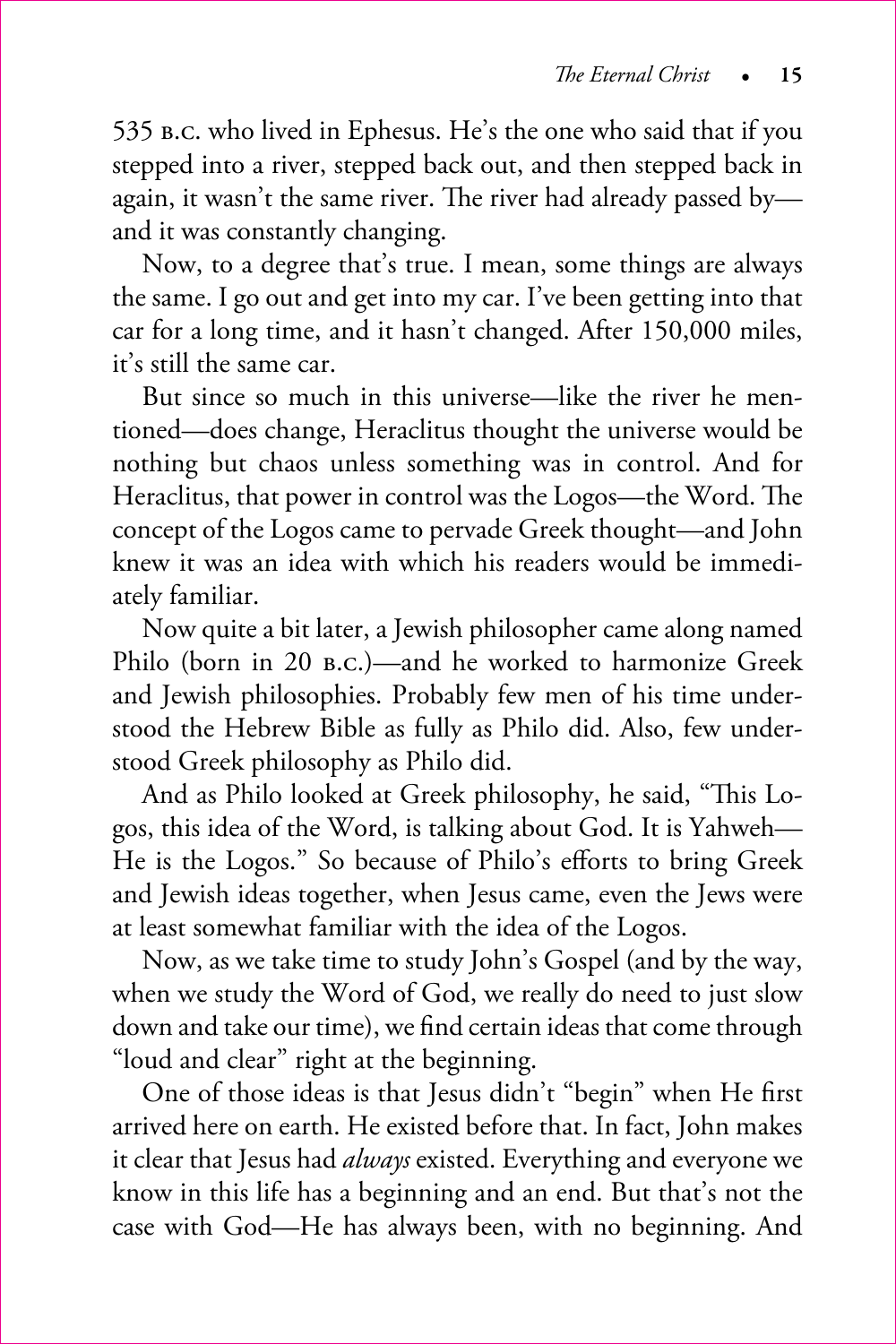Jesus, therefore, also had no beginning, because, as John emphasized, Jesus is God.

So the preexistence of Jesus is one point John doesn't want his readers to miss. Another truth John doesn't want anyone to miss is that Jesus, the Word, was not only God, He was *with* God. The only way that could be true is if God was more than one person. And of course, if we let the Bible speak to us from cover to cover, that's exactly what we find—a God composed of Three Persons. Three Persons totally unified in thought, in character, and in purpose.

So totally in harmony are the Persons of the Trinity that no one can tell us more about God than Christ can. People may ask, "What is God like?" I'll tell you what God is like—He's like Christ. Somebody may protest, "But wait a minute, what about the God of the Old Testament?"

A little girl reading in the Old Testament one time found stories of all the battles and blood and said, "Well, you see, that was before God became a Christian."

We may laugh, but when you look at Christ, you understand God. God hasn't changed! But our comprehension of Him our understanding of Him—changes when we see God as Jesus reveals Him to us.

"In the beginning was the Word, and the Word was with God, and the Word was God." Jesus is God. He was there from the beginning. So how do I know what God is like? Because of what Jesus reveals Him to be—that's how I know what God is like. The Word, John says, *was* God.

Now, if one of John's burdens was to be sure his readers knew that Jesus is God, he also wanted them not to miss that Jesus is also the Creator of the universe.

"All things were made through Him, and without Him nothing was made that was made" (John 1:3).

That's good enough to settle it for me. John spent all that time with Jesus, and he knew that he was spending time with the Cre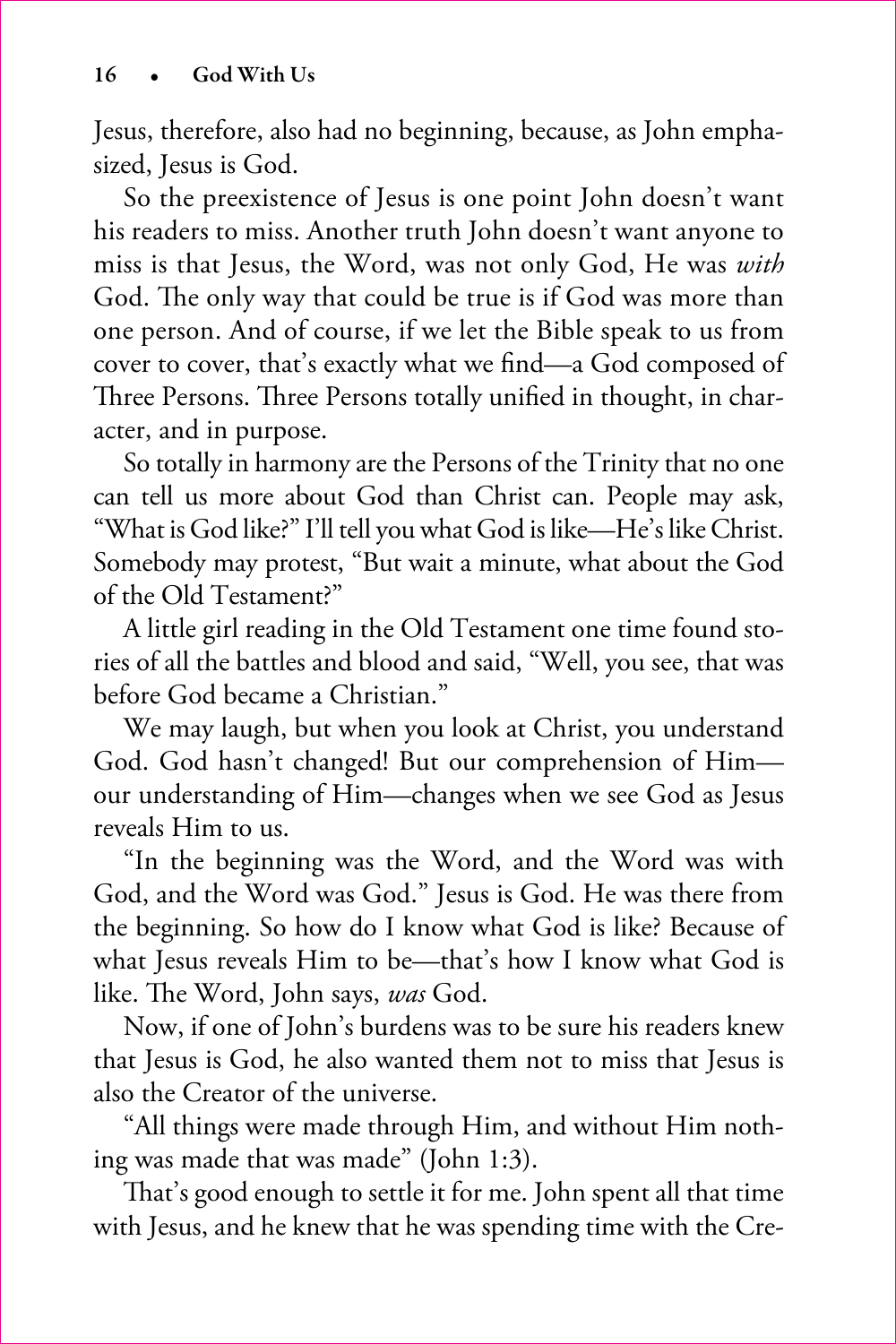ator of the universe. John was with Jesus, and he said (notice verse 3), "without Him nothing was made that was made." Do I believe that? Yes, I do—with all my heart I believe that!

By the way, John had spent time and energy fighting some heresies that arose in his time. One of those was Gnosticism. This philosophy taught the idea that matter and spirit were separate and in conflict. Gnostics taught that God was a spirit and that He was in conflict with matter. Their whole concept was that the creator of the physical world (matter) was therefore in conflict with the spirit realm which God ruled. So therefore, the creator they believed in could not be God.

But John said, "No—this is not true! The Creator and God are in harmony. In fact, they are one and the same. Jesus Himself is not only the Creator, He is God."

John has nailed down some vital points about Jesus in the first three verses of his Gospel:

- Jesus is the Word.
- Jesus has no beginning.
- Iesus is God.
- • Jesus is also *with* God—a Member of the Trinity.
- • Jesus is the Creator.

Next (see verse 4), John describes Jesus the Word in terms of life and light.

"In Him was life, and the life was the light of men. And the light shines in the darkness, and the darkness did not comprehend it" (verses 4, 5).

Have you ever been somewhere dark? I mean *really* dark. Suddenly, somebody lights a match. Does anybody in the room need to tell you where the light is? They comprehend it—there's light over there someplace, and they see it. So how is it that the Light came into the world, and men didn't comprehend it? Doesn't it seem that if a light begins to shine in darkness, everybody would see it?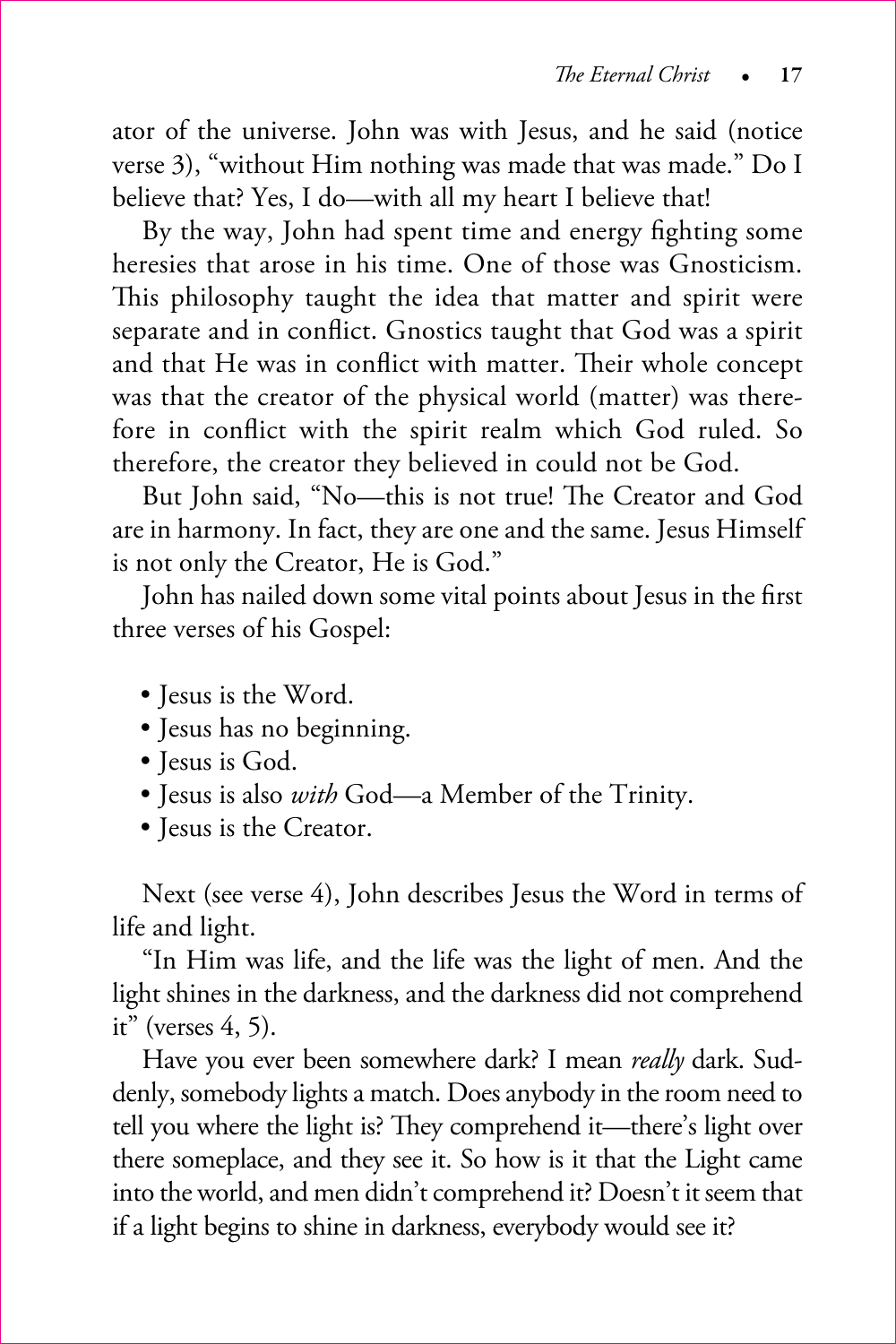I once heard a story that took place during World War II. During the war, sometimes whole cities would be blacked out so enemy planes couldn't see them easily from the air and drop their bombs. During one of those blackouts, a preacher said, "The blackout isn't going to stop our prayer meeting. We'll hold the service even in the dark."

But as the preacher spoke, someone in the totally dark room flipped on a light switch—and the preacher stopped preaching.

One man asked, "Why did he stop preaching?"

You see, that man was blind. He had no comprehension of light whatsoever. He didn't know that the lights had just come on. He was blind, just as the world to which Jesus came was spiritually blind. People were so blinded by legalism and rituals that they could not see Jesus. They could not comprehend Him. They were in the darkness—and when the light came, they did not comprehend it.

"There was a man sent from God, whose name was John. This man came for a witness, to bear witness of the Light, that all through him might believe" (verses 6, 7).

The "John" introduced here is not the John writing the Gospel but another John who also had known Jesus. In fact, Jesus was his Cousin. And this John—who came to be known as "John the Baptist"—was not the Light but was sent to bear witness of the Light.

John the disciple found it necessary to make this statement about John the Baptist. Why? Because too many had come to elevate John the Baptist to be equal, or nearly so, with the Messiah whose coming John announced.

Now, the Bible tells us that, among those born of women, none was greater than John the Baptist. He was as great as David, as great as Moses, as great as any of the prophets. He was the last of the Old Testament prophets and the first of the New Testament prophets. Quite a man, John. Yet John was just a man.

When you read the Gospel of John, it can almost seem that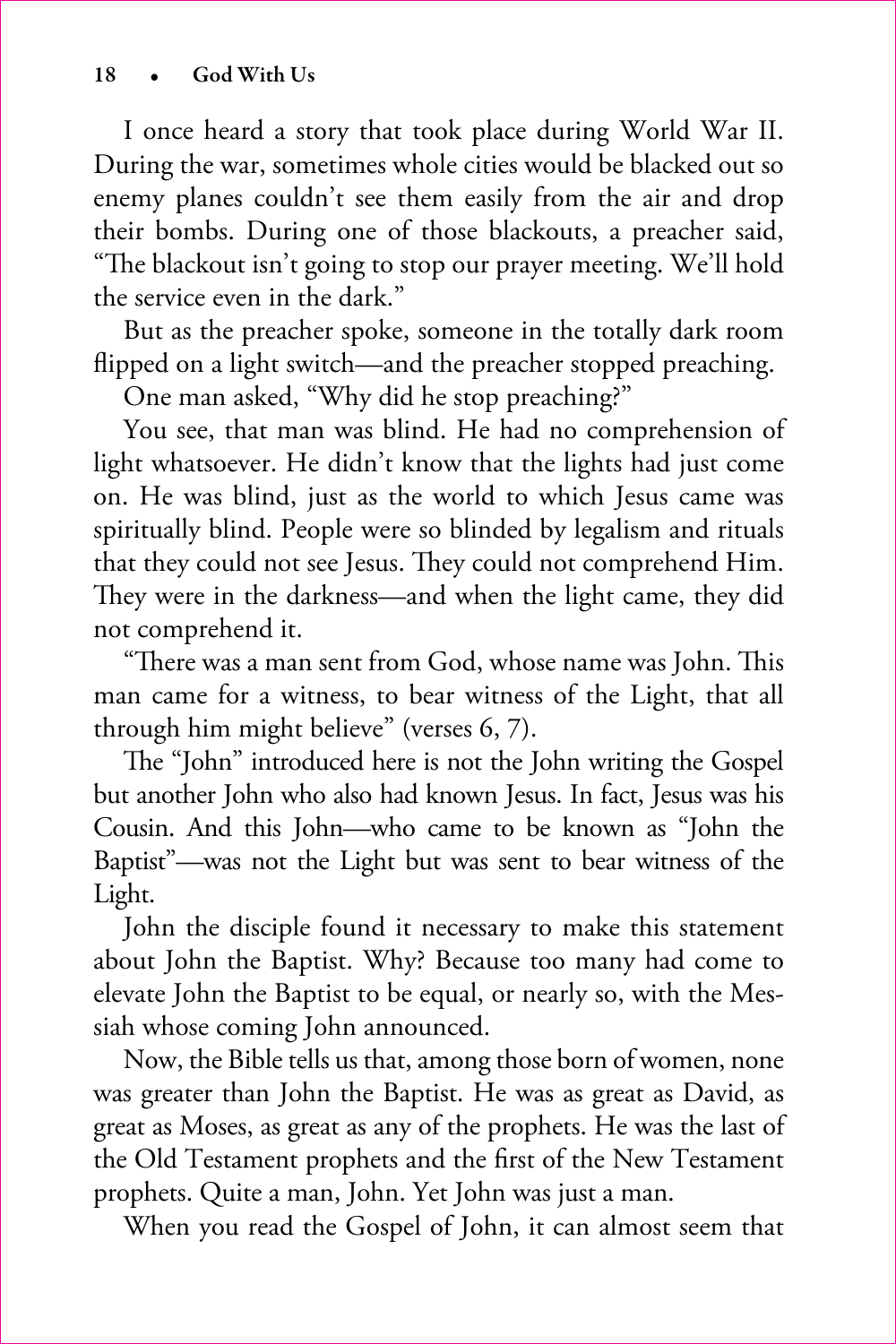John the disciple went out of his way to minimize the importance of John the Baptist. Why? Because people were elevating John the Baptist to a position virtually equal with Jesus. And he wasn't equal—not at all. Christ was the Word. He was the Savior. He was the Messiah. John was just the one chosen to herald the Messiah's coming—to usher Him in.

What a great responsibility! And to announce the Messiahship of His Son, God chose John. The Bible says that the Holy Spirit was in John even in his mother's womb. So John was indeed special.

But you know how it is. Some people began worshiping the proclaimer instead of the Messiah he came to announce. It's a human trait to begin giving allegiance to leaders we like. But John the disciple said, "Don't do it—he's just a man. There's no comparison."

And by the way, this was the message of John the Baptist himself. He kept saying, "Don't look at me. Don't follow me. Jesus must increase—and I must decrease." Notice what John the Baptist said about Jesus, beginning at verse 19:

Now this is the testimony of John, when the Jews sent priests and Levites from Jerusalem to ask him, "Who are you?" He confessed, and did not deny, but confessed, "I am not the Christ." And they asked him, "What then? Are you Elijah?" He said, "I am not." "Are you the Prophet?" And he answered, "No." Then they said to him, "Who are you, that we may give an answer to those who sent us? What do you say about yourself?" He said: "I am

'The voice of one crying in the wilderness: "Make straight the way of the LORD,"

as the prophet Isaiah said." Now those who were sent were from the Pharisees. And they asked him, saying,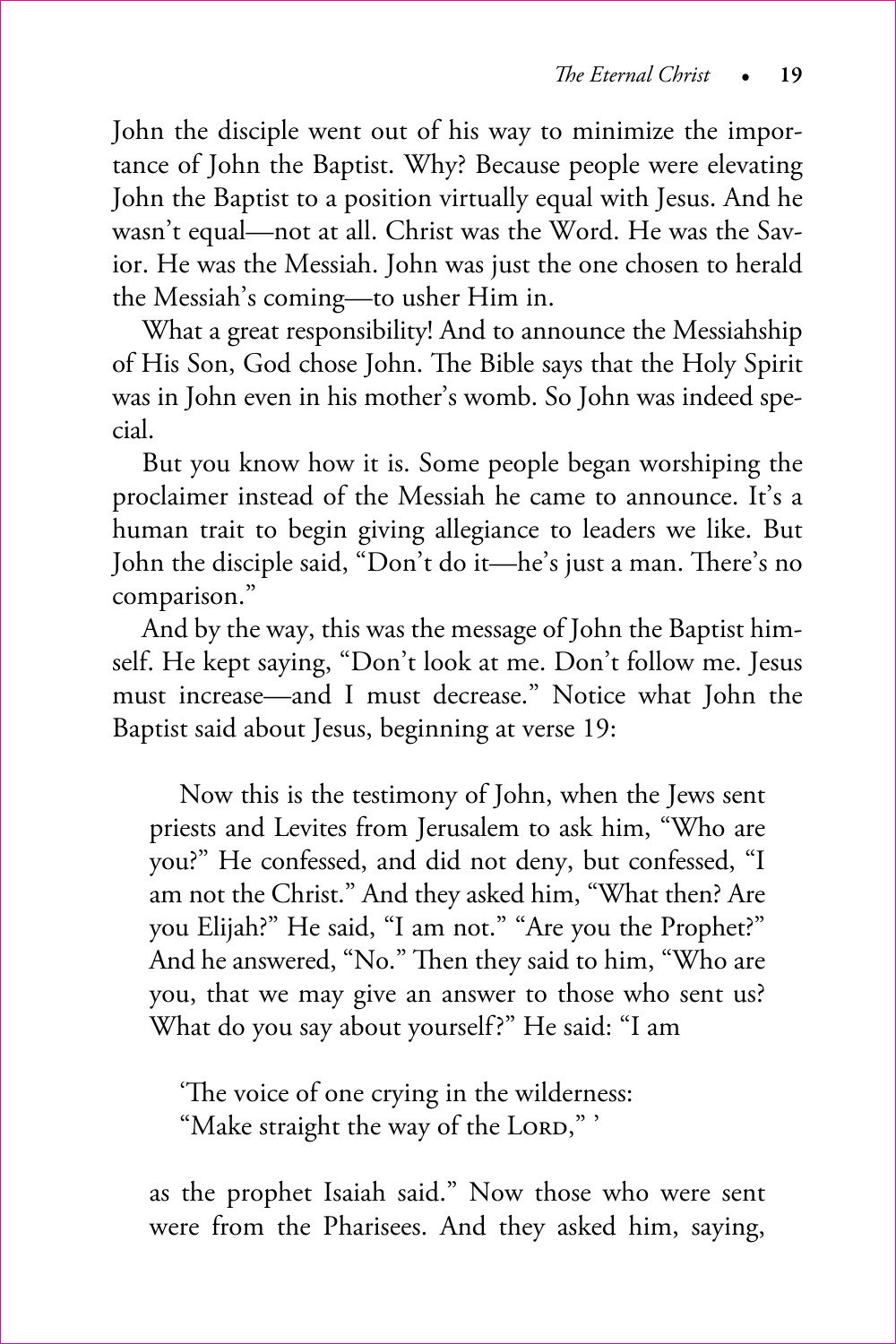"Why then do you baptize if you are not the Christ, nor Elijah, nor the Prophet?" John answered them, saying, "I baptize with water, but there stands One among you whom you do not know. It is He who, coming after me, is preferred before me, whose sandal strap I am not worthy to loose." These things were done in Bethabara beyond the Jordan, where John was baptizing (John 1:19–28).

The next day, John saw Jesus coming toward him, and he said, "Here's the Testimony—here's the Witness."

## **The witness of John the Baptist**

In the Gospel of John, eight witnesses can be found concerning the Messiah. The first is the witness of John the Baptist.

" 'Behold!' " John preached,

"The Lamb of God who takes away the sin of the world! This is He of whom I said, 'After me comes a Man who is preferred before me, for He was before me.' I did not know Him; but that He should be revealed to Israel, therefore I came baptizing with water." And John bore witness, saying, "I saw the Spirit descending from heaven like a dove, and He remained upon Him. I did not know Him, but He who sent me to baptize with water said to me, 'Upon whom you see the Spirit descending, and remaining on Him, this is He who baptizes with the Holy Spirit.' And I have seen and testified that this is the Son of God" (verses 29–34).

So the first witness is John the Baptist. And John the disciple says, "Yes, you love John the Baptist, but John the Baptist loves Jesus, because Jesus is the Messiah. Don't follow John—don't worship John. And follow John only if he leads you to Jesus."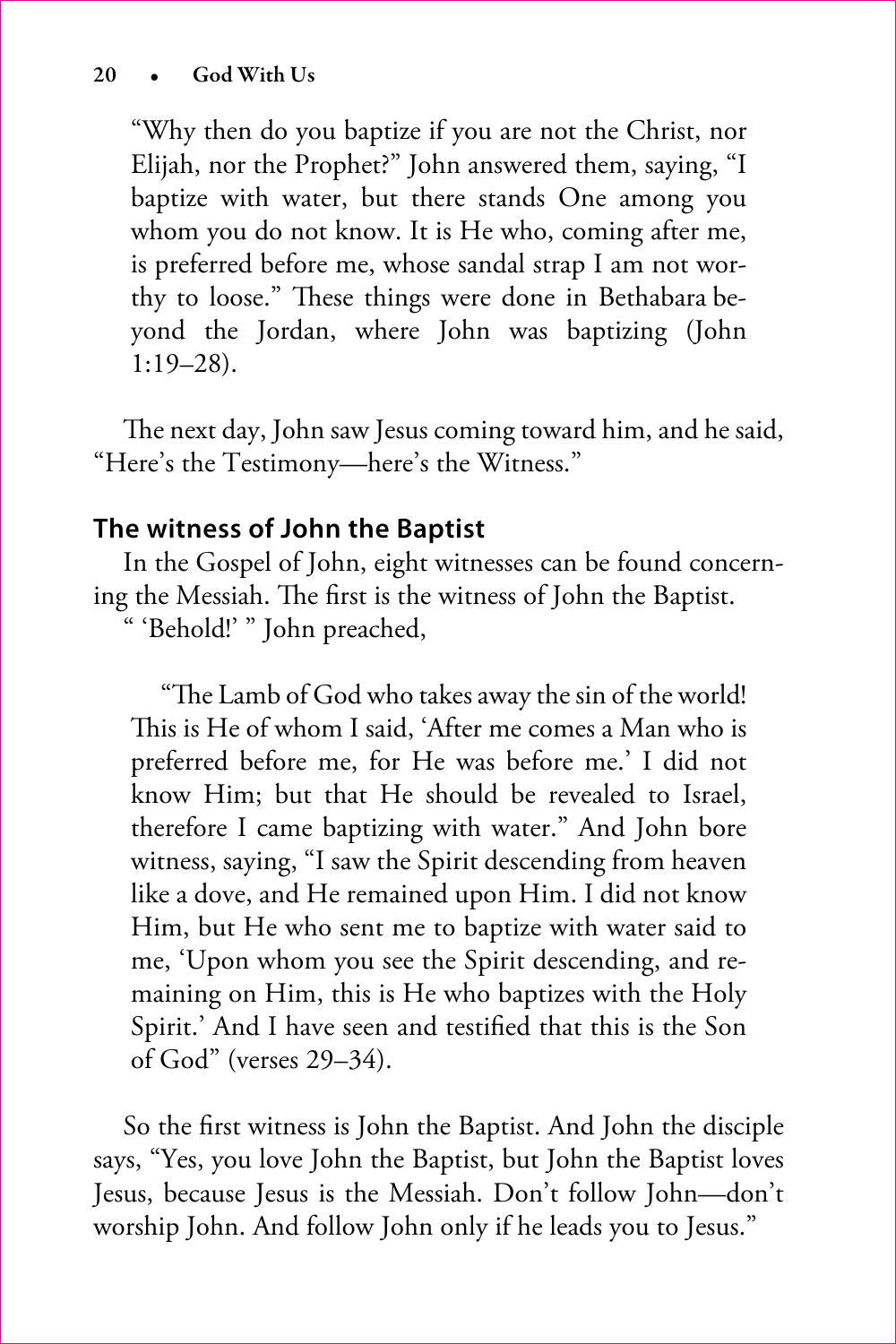The only time any of us should follow any preacher is when he's leading us to Jesus. If he's leading any other way, we should back away from him as far as we can, no matter how magnetic or entertaining he might be.

#### **The witness of the Father**

Then, John brings to view the witness of the Father. Jesus said, " 'And the Father Himself, who sent Me, has testified of Me' " (John 5:37). And again in John 8:18, " 'the Father who sent Me bears witness of Me.' "

#### **The witness of Jesus Himself**

Next, there's the witness of Jesus Himself. " 'Even if I bear witness of Myself, My witness is true' " (verse 14). And He said, " 'I am One who bears witness of Myself' " (verse 18).

### **The witness of Jesus' works**

And then there's the witness of Christ's works. He said, " 'the works which the Father has given Me to finish . . . bear witness of Me' " (John 5:36). And many other verses speak of the works Jesus performed.

#### **The witness of the Scriptures**

The Scriptures, too, witness of Jesus: " 'Search the scriptures, for in them you think you have eternal life; and these are they which testify of Me' " (verse 39).

### **The witness of those who met Jesus**

Those who met Jesus were also witnesses to Him. These included people such as the woman of Samaria, the woman at the well, the man who was born blind—and countless others.

#### **The witness of the disciples**

Among the most effective and credible witnesses to Jesus were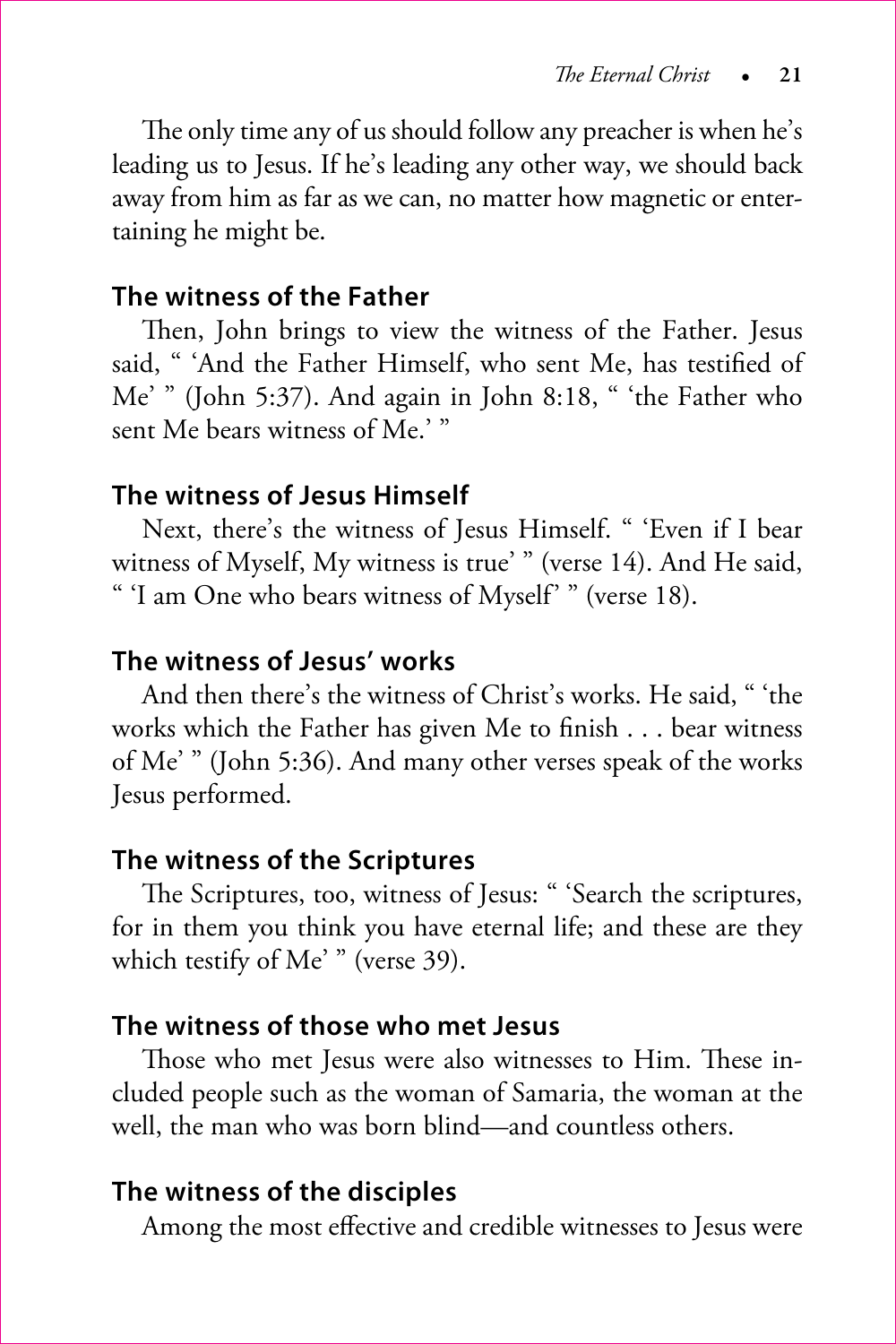the men who walked by His side through His ministry—His own disciples. " 'You also will bear witness, because you have been with Me from the beginning' " (John 15:27).

# **The witness of the Holy Spirit**

Finally, the Holy Spirit—the Third Member of the Godhead testified as a witness to Jesus: " 'When the Helper comes, . . . the Spirit of truth . . . , He will testify of Me' " (verse 26).

Eight witnesses or groups of witnesses. Anyone going to trial with that many witnesses would be at a great advantage.

Jesus didn't just show up on earth, claim to be the Messiah, and expect that His own claim would settle it for everyone. No, He had all these eight witnesses who joined as in one voice to support His claim to be the world's Messiah and Savior.

We've looked so far in this chapter at Jesus as the eternal Christ—the Word or Logos who had no beginning and will have no end. But in the first eighteen verses of John's first chapter, John also introduces us to other descriptions of Jesus Christ. In addition to being *the eternal Christ,* Jesus was also . . .

*The unrecognized Christ:* "That was the true Light which gives light to every man coming into the world. He was in the world, and the world was made through Him, and the world did not know Him. He came to His own, and His own did not receive Him" (John 1:9–11).

God chose the Jews as His people. He chose Abraham and said that from him, He would bring not only a great multitude but also the Messiah. So every Jewish mother wondered, as she gave birth to a male child, whether hers might be the promised Savior.

For centuries, the Jewish people looked for the Messiah. They talked about Him and studied about Him. Then, the Messiah came—and they didn't recognize Him! They didn't know Him. He came to them—and even His own did not receive Him.

*The omnipotent Christ:* "But as many as received Him, to them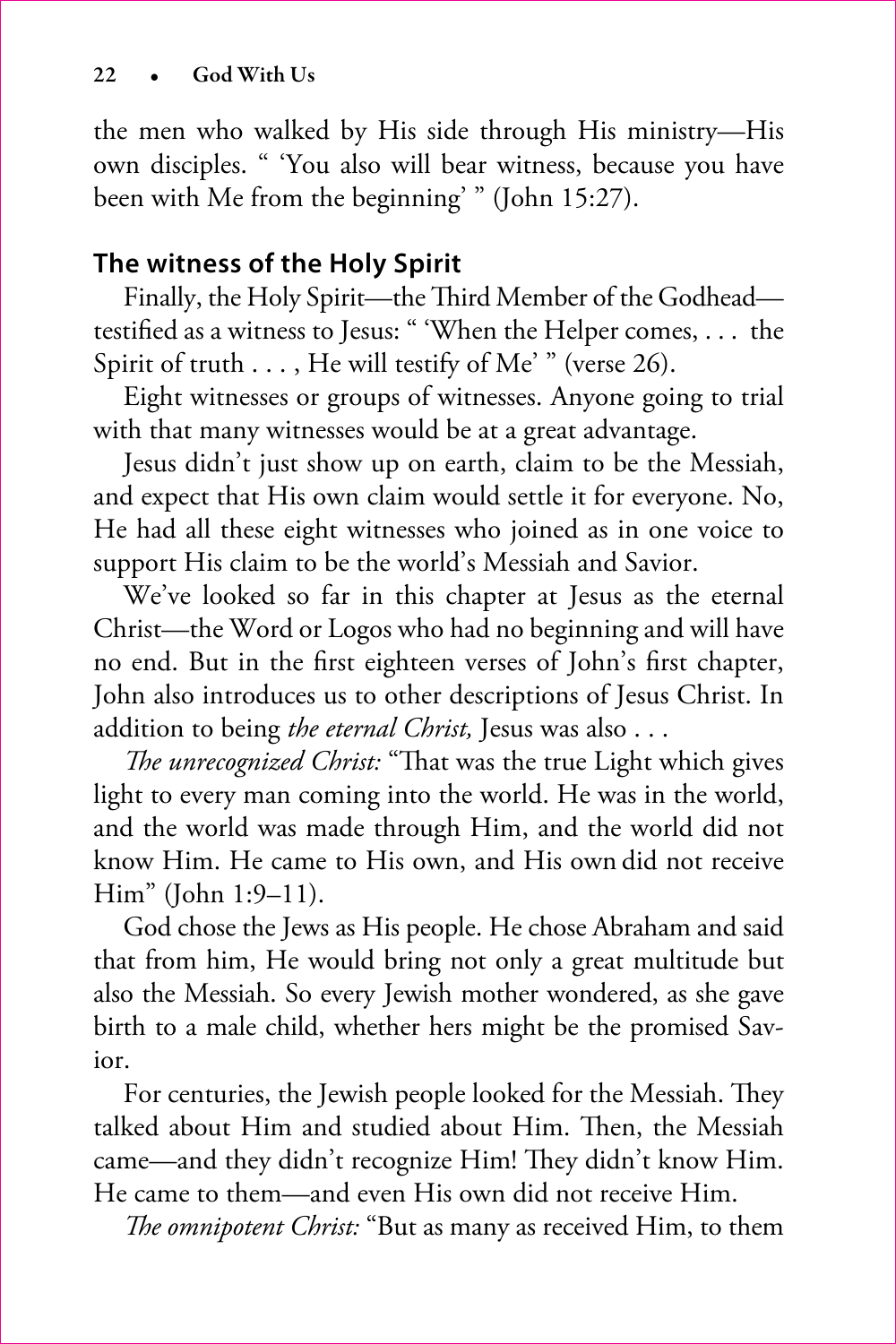He gave the right to become children of God, to those who believe in His name: who were born, not of blood, nor of the will of the flesh, nor of the will of man, but of God" (verse 12, 13).

*The glorious Christ:* "And the Word became flesh and dwelt among us, and we beheld His glory, the glory as of the only begotten of the Father, full of grace and truth. John bore witness of Him and cried out, saying, 'This was He of whom I said, "He who comes after me is preferred before me, for He was before me." ' And of His fullness we have all received, and grace for grace. For the law was given through Moses, but grace and truth came through Jesus Christ. No one has seen God at any time. The only begotten Son, who is in the bosom of the Father, He has declared Him" (verses 14–18).

No, we haven't seen God the Father, but we've seen Jesus and because we've seen Him, we know what God is like.

When Moses talked with God, the Bible tells us he was talking with Christ. Christ was the One in the cloud that went before Israel. Christ was the One in the pillar of fire by night. And as Moses spoke with Him, he asked to see God's glory. But God said No. "You can't look on Me in My present form," He told Moses. "It would destroy you."

But God told Moses that He would hide him in the cleft of a rock and show him just a glimpse of His glory. So Moses stepped into the cleft of the rock, and God shielded Moses as He passed by and gave Moses a brief glimpse of His glory. And the Bible says that even that brief glimpse caused Moses' face to shine as he descended from the mountain.

That same glorious God wants to have a personal friendship with you—a growing, real, deepening relationship. That same God is the One who came to this earth and became flesh—one of us in form.

And as you get to know Jesus, like Moses, you'll want to see more of Him. You'll want to see more of His glory—His character of love. And in His Word, He will reveal Himself to you.